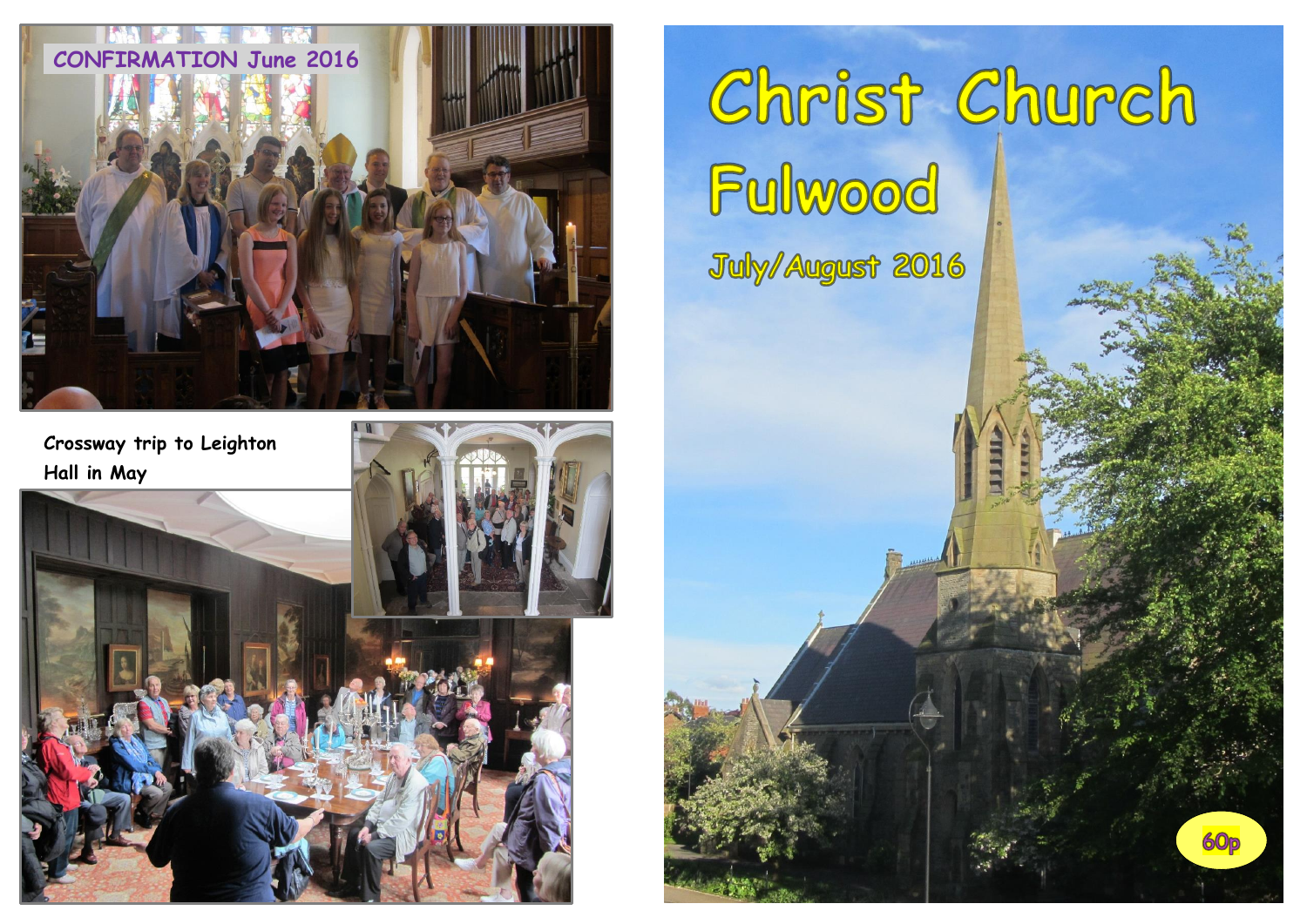**Website:**

**Christ Church Victoria Rd Fulwood PR2 8NE**

**Vicar** Canon Brian McConkey 19 Vicarage Close Tel: 719210 **<sup>e</sup>**-**mail:** christchurchfulwood@btinternet.com**Curate:**Rev Phil Maudsley Garstone Croft Tel: 383490 **<sup>e</sup>**-**mail:** philmaudsley7@gmail.com **Readers** Emma Swarbrick Bowlingfield, Ingol Tel: 722948 **<sup>e</sup>**-**mail:** christchurchreader@hotmail.co.uk Mandy Stanton Victoria Road Tel: 774081 **<sup>e</sup>**-**mail:** mandy.stanton@blackburn.anglican.org **Parish Administrator** Jan Fletcher Parish Office at Church Tel: 875823 **Church Wardens** Julia Laing Garstang Rd Tel: 719442 Graham Hickey Watling St. Rd. Tel: 654438 Assistant Ch. WardenMargaret Ghori The Chines Tel: 719373 **Organist/Director of Music** Chris Hartnett Munro Crescent Tel: 07896 107684 **<sup>e</sup>**-**mail:** choirmastersoffice@hotmail.com**Treasurer** John Bailey Melrose Ave Tel: 700598 **-**Margaret Brown Colebatch Tel: 717008 **Deanery Synod Reps** Ken Curphey Ingle Head Tel: 716833 Chris Hedley The Drive Tel: 652475 Paul Jordan Sandybrook Close Tel: 794893 Adam Thomas Lower Bank Rd Tel: 07968 434328 **Electoral Roll Officer** Irene Hurst The Turnpike Tel: 715746 **Churches Together in** David Sergeant Shirebank Cres Tel: 717882 **Fulwood and Broughton Christian Aid** Lindsey Evans Uplands Chase Tel: 860939 **Fairtrade**Margaret Harrison Victoria Rd
Tel: 712869 **The Children's Society** Linda Koziarska Manor Ave Tel: 705420 **Scripture Union** Jim & Linda Clare Queens Rd Tel: 712422 **Crossway** Joan Curphey Ingle Head Tel: 716833 **H.O.P.E. Group** Elizabeth Bailey Melrose Ave Tel: 700598 **Junior Church** Ann Porter Victoria Rd Tel: 491775**Pathfinders** Linda Koziarska Manor Ave Tel: 705420 **9th Preston (Fulwood Parish Church) Guides** Guide Guider Diane Wilson Duchy Ave Tel: 468555 Brownie Guider Lorraine Haworth Houghton Rd, Pen Tel: 07957 512007 Rainbow Guider Claire Haworth Alert St, Ashton Tel: 07970 297216 **Scouts/Cubs/Beavers** Norma Bruce St Leonard's Close Tel: 07856 170516Parent & Toddler Group Rev Brian McConkey Vicarage Close Tel: 719210

www.christchurchfulwood.org

**Church Hall** The Church Hall is available for hire, particularly for weekly/

|    | monthly events. Contact: Margaret Brown, | Colebatch          |     | Tel: 07926 374863 |
|----|------------------------------------------|--------------------|-----|-------------------|
|    |                                          |                    | nr. | Tel: 717008       |
| or | Sue Cameron                              | Victoria Rd        |     | Tel: 717304       |
| or | Parish Office                            | at the Church Hall |     | Tel: 875823       |

#### **Services at Christ Church**

**Sunday Worship** 8.00am Holy Communion (BCP) 10.30am Holy Communion  $(1^{st}, 3^{rd} \& 4^{th}$  Sundays in the month) Family Service (2n<sup>d</sup> Sunday) Morning Worship (when there's a 5<sup>th</sup> Sunday) 6.30pm Evening Prayer (BCP) Holy Communion (BCP)  $(4^{th}$  Sunday in the month)

**Weekday Services:** Prayers in the Vestry/Church (during term time): **Monday** – 12.00noon; **Tuesday** – 9.00pm; **Wednesday** – 7.00am; **Friday** – 9.00am **Also: Thursday** - 10:30am Holy Communion and 7.00pm Evening Prayers

#### **Baptism, Confirmation, Marriages & Funerals**

All by arrangement with Brian, the Vicar (Tel: 719210)

**Visiting** The Vicar is always ready to visit the sick at home or in hospital, or anyone else who needs his help. Please inform him if there is anyone you know who would appreciate a visit – a written note is especially helpful.

#### **What's on at Christ Church – activities are mainly in the Church Hall.**

| Parochial Church Council<br>Normally meets in the Vestry at 7.00pm on the |         |                                                                                              |  |  |
|---------------------------------------------------------------------------|---------|----------------------------------------------------------------------------------------------|--|--|
| 2 <sup>nd</sup> Monday in Jan, March, May, July, Sept & Nov.              |         |                                                                                              |  |  |
| <b>Choir Practice</b>                                                     | 9.45am  | each Sunday in Church (except 2 <sup>nd</sup> Sundays)                                       |  |  |
| Junior Church                                                             | 10.30am | Sundays in Church (term time) then in the Hall                                               |  |  |
| Pathfinders                                                               | 10.30am | Sundays in Church (term time) then in the Hall                                               |  |  |
| <b>Rainbows</b>                                                           | 5.30pm  | Tuesdays in term time in the Hall                                                            |  |  |
| <b>Brownies</b>                                                           | 6.00pm  | Tuesdays in term time in the Hall                                                            |  |  |
| <b>Guides</b>                                                             | 7.00pm  | Tuesdays in term time in the Hall                                                            |  |  |
| Youth Club                                                                | 7.45pm  | Mondays in term time at St Cuthbert's                                                        |  |  |
| Parent & Toddlers                                                         | 10.00am | Mondays in term time (to 11.30am) in the Hall                                                |  |  |
| Crafters                                                                  | 2.00pm  | Thursdays in the Vestry                                                                      |  |  |
| HOPE Group 7.15 for 7.30pm                                                |         | 1st & 3rd Wednesdays each month (not Aug), in the Vestry                                     |  |  |
| Crossway                                                                  | 7.30pm  | 3rd Thursday each month (not July & August) in Hall                                          |  |  |
| Magazine<br>Published monthly, £6 annual subscription, 60p /copy          |         |                                                                                              |  |  |
| <b>Editorial Team</b>                                                     |         | Tel: 716833<br>Ken Curphey, 33 Ingle Head                                                    |  |  |
|                                                                           |         | Brian McConkey, Irene Hurst & Alison Tait                                                    |  |  |
|                                                                           |         | Copy for the Magazine should be with Ken by the 2 <sup>nd</sup> Sunday of the previous month |  |  |

Copy for the Magazine should be with Ken by the 2 $^{\sf{nd}}$  Sunday of the previous month. The Magazine is available from the 4th Sunday; **e-mail:** kenjoan33@hotmail.co.uk

| Circulation Manager | Sue Cameron, 104 Victoria Rd | Tel: 717304 |
|---------------------|------------------------------|-------------|
|---------------------|------------------------------|-------------|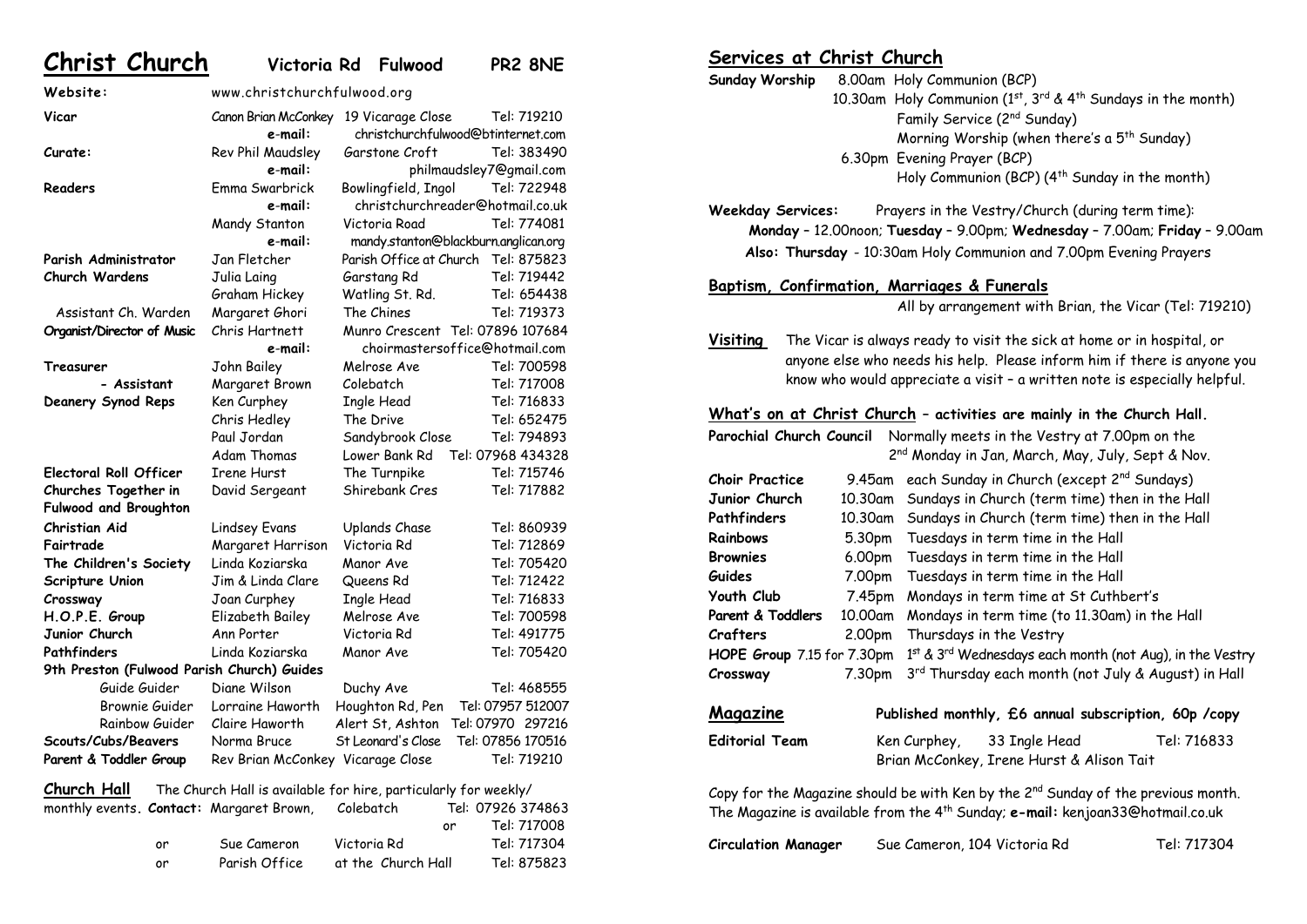# **Church Events in July 2016**

| Fri  | 1 July  |                           | 9.00am Prayers in Church each weekday (see inside back cover) |
|------|---------|---------------------------|---------------------------------------------------------------|
| Sat  | 2 July  |                           | Phil's Priesting at Blackburn Cathedral - sign up             |
| Sun  | 3 July  | 10.30am                   | Young people in Church before Junior Church                   |
|      |         |                           | Pathfinders remain for Phil's 1st leading of Communion        |
| Wed  | 6 July  | 7.30 <sub>pm</sub>        | HOPE Group meets in the Vestry - see Pg 5                     |
| Thur | 7 July  | 10.30am                   | Holy Communion Service in Church (each Thurs)                 |
|      |         | 7.00pm                    | Evening Prayers in Vestry each Thurs (to 7.30pm)              |
| Sat  | 9 July  | 1.00pm                    | Wedding in Church                                             |
| Sun  | 10 July |                           | 10.30am Family Service - Café Church - see Pg 5               |
|      |         |                           | followed by Jacob's Join lunch in Hall & Messy Sports         |
| Mon  | 11 July | 7.00pm                    | P.C.C. in Vestry followed by refreshments                     |
| Thur | 14 July | 11.00am                   | Churches Together in Fulwood & Broughton Mtg                  |
| Fri  | 15 July | 10.00am                   | Cake and Company in Hall to 12 noon - all welcome             |
| Sun  | 17 July | <del>10.30am</del>        | NO Junior Church/Pathfinders                                  |
|      |         | 4.00pm                    | Brian at the Opening of Cathedral Court at Blackburn          |
| Mon  | 18 July | <del>9.00am</del>         | NO Morning Prayer Services Church (school holidays)           |
|      |         | 7.30pm                    | Discipleship Course in Vestry ' with you always' (Pq5)        |
| Wed  | 20 July | 7.30pm                    | HOPE Group meets in the Vestry - see Pg 5                     |
| Sun  | 24 July | 10.30am                   | NO Junior Church/Pathfinders (school holiday)                 |
| Mon  | 25 July | 7.30pm                    | Discipleship Course in Vestry ' alive together' (Pg5)         |
| Sun  | 31 July | <del>10.30am</del>        | NO Junior Church/Pathfinders (school holiday)                 |
|      |         |                           | ALICUS                                                        |
|      |         | <u>and in August 2016</u> |                                                               |
| Mon  | 1 Aug   |                           | NO Morning Prayer Services Church THIS MONTH                  |
| Wed  | 3 Aug   |                           | HOPE Meetings - NO mtgs in August                             |
| Thur | 4 Aua   | 10.30am                   | Holy Communion Service in Church (each Thurs)                 |

4 Aug 10.30am Holy Communion Service in Church (each Thurs) 7.00pm Evening Prayers in Vestry (each Thurs) to 7.30pm Sun 7 Aug NO Junior Church or Pathfinders THIS MONTH Fri 19 Aug 10.00am Cake & Company in Hall to 12noon (see Pg5) Tues 23 Aug 3.00pm Wedding in Church

**Special Service 3r<sup>d</sup> July** We celebrate on Sunday 3r<sup>d</sup> July with Phil, our Curate, as he becomes a Priest in Christ's Church and celebrates Holy Communion with us. After the service at 10.30am there will be special Celebratory Cake with our refreshments at the back of Church. [Brian]

**CRAFTERS: THANK YOU** All the Crafters would like to say a big thank you to all those who donated wool & buttons at our request. Thank you also to ALL the knitters who are making jumpers for the children in Laos. [The Christ Church Crafters]

# **Can we be Fishers of Men, Women** and **Children?**

It's hard to believe that a year has passed already since arriving at Christ Church and my year as a deacon seems to have flown by. The carol service in December and the Mission Week in March are two highlights, and I look forward to what my time as a priest will have in store as I continue my journey of faith.



One thing that the Mission Week emphasised to us all at Christ Church was the real need for us to actively share our faith, with those we meet in our daily lives. Crossroads in September will give us a great opportunity to do this, and preparations have already started for the three events we at Christ Church are planning to host. Crossroads is an opportunity for the whole diocese to work together in mission, outreach and evangelism. Archbishop Sentamu, together with the Bishops of the Northern Province and their teams, will be working throughout the diocese from  $8^{th}$  -  $11^{th}$  September 2016. More information can be found in the special insert added to this magazine.

This ability to share our faith does not come easily to everyone, but does play a large part in the Diocesan 2026 Vision where we are called to make disciples and be witnesses. To help in this, a course was started last month titled "Jesus is

\_\_\_\_\_\_\_". This will continue in July and September and it's not too late to come along and explore together our faith in Jesus so that we become more confident in sharing this with others in September. For more information on this, talk to Phil or see the insert. Future plans after Crossroads will include an enquirer's course for those who are newer to the Christian faith, or who need a refresher after a gap.

To end, I encourage you to pray for all that is being planned for our parish over the coming months, so that we can truly respond to the words of Jesus in Matthew's gospel: (Matthew 419)



**'Come, follow me," Jesus said, "and I will send you out to fish for people.'** 

With prayers for time of rest and peace over the Summer

### **Phil**

**Holidays -** Brian and Phil will be sharing out their holidays over the school summer holiday period. One of them will always be on duty so if you can't contact one, the other should be available. THANK YOU. [Brian]

Page 1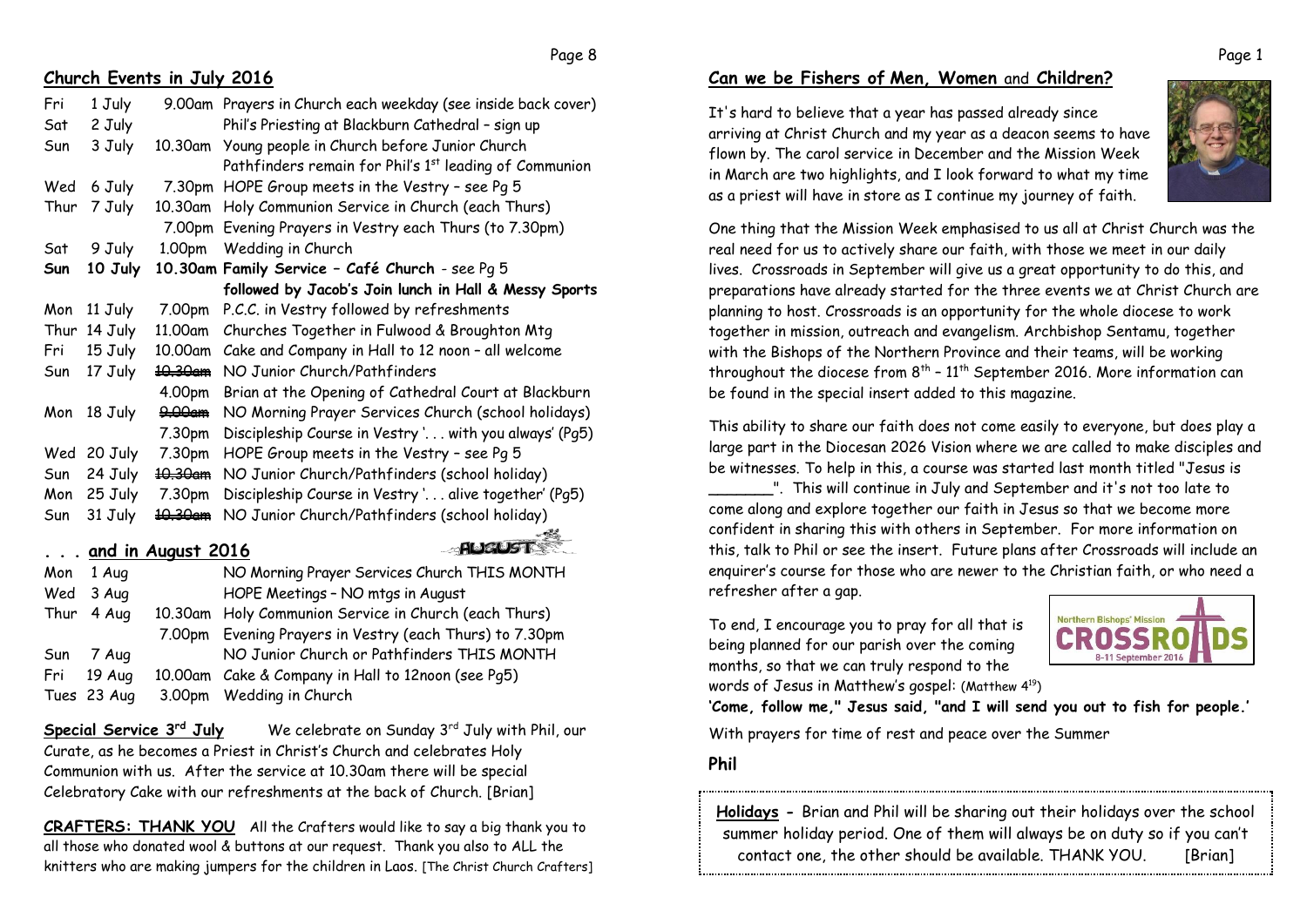# **Sunday Worship in July 1. 1.2 8 Page 2**



| 3 <sup>rd</sup> July  | 6 <sup>th</sup> after Trinity |                                                                                   |
|-----------------------|-------------------------------|-----------------------------------------------------------------------------------|
| 8.00am                | Holy Communion (BCP)          |                                                                                   |
| 10.30am               | Holy Communion                |                                                                                   |
|                       |                               | Phil's 1 <sup>st</sup> Communion following his Ordination to the Priesthood (Pg8) |
|                       | Welcome:                      | Barbara Barber & Angela Crook                                                     |
|                       | Prayers:                      | Brian, et al                                                                      |
|                       | Bread & Wine:                 | Phil Rhodes & Rachel Pitches                                                      |
|                       | Communion Assistant:          | Ken Curphey                                                                       |
| Readings:             | Galatians 6: 1-16             | Steve Hedley                                                                      |
|                       | Luke 10: 1-11 16-20           | Chris Hedley                                                                      |
| 6.30 p.m.             | Evening Prayer (BCP)          | Welcome: Margaret Ghori                                                           |
| Readings:             | Genesis 29:1-20               | Margaret Ghori                                                                    |
|                       | Mark6: 7-29                   | Michael Higgins                                                                   |
| Psalm:                | 65                            |                                                                                   |
| 10 <sup>th</sup> July | 7 <sup>th</sup> after Trinity | cafe                                                                              |
| 8.00am                | Holy Communion (BCP)          |                                                                                   |
| 10.30am               |                               | Café Church with Church Parade - see Pg 5                                         |
|                       | Welcome:                      | Paul Koziarski & Sue Walsh                                                        |
| Readings:             | to come                       | Linda Koziarska                                                                   |
|                       |                               | followed by 'Jacob's Join' lunch and Messy Sports (Pg5)                           |
| 12.30pm               | Baptism                       |                                                                                   |
| 6.30pm                | Evening Prayer (BCP)          | <b>BAP</b> ISM<br>Welcome: Julia Laing                                            |
| Readings:             | Genesis 32: 9-30              | <b>Brent Sutton</b>                                                               |
|                       | Mark 7: 1-23                  | Karen Sutton                                                                      |
| Psalm:                | 77                            |                                                                                   |

### **Flowers in July**



Shirley Duggan & Joyce Masterton Thur 14 July Hilary Catchpole Thur 21 July Alison Tait Thur 28 July Joyce Masterton

#### **Refreshment Rota**

Sun3 July Sun10 July Sun17 July Sun24 July Sun

Viki Cuthbertson, Joan & Ken Curphey Linda Clare, Doris Sellers & Bev Worgan Margaret Brown, Irene Hurst & Jane Dunsmore Sue Dewhurst, Sue & Bex Walsh

31 July Janette Clarke, Chris & Steve Hedley

Thur 7

| 21 <sup>st</sup> August | 13 <sup>th</sup> after Trinity |                                                        |
|-------------------------|--------------------------------|--------------------------------------------------------|
| 8.00am                  | Holy Communion (BCP)           |                                                        |
| 10.30am                 | Holy Communion                 | Welcome: John Marler & Bill Seddon                     |
|                         | Prayers:                       | Brian/Phil, et al                                      |
|                         | Bread & Wine:                  | Jean Clementson & Irene Hurst                          |
|                         | Communion Assistant:           | Chris Hedley                                           |
| Readings:               | Phil 3.17-4.1                  | Graham Rawson                                          |
|                         | Luke 13,31 end                 | Judith Rawson                                          |
| 12.30pm                 | Baptism                        | <b>ISM</b>                                             |
|                         | 6.30pm Evening Prayer (BCP)    | Welcome: Graham Hickey                                 |
| Readings:               | Jonah Ch.2                     | Graham Hickey                                          |
|                         | Revelation Ch.1                | Michael Higgins                                        |
| Psalm:                  | 119: 73-88                     | GOD                                                    |
| 28 <sup>th</sup> August | 14 <sup>th</sup> after Trinity |                                                        |
| 8.00am                  | Holy Communion (BCP)           |                                                        |
| 10.30am                 |                                | Holy Communion Welcome: Joyce Masterton & Sue McConkey |
|                         | Prayers:                       | Brian/Phil, et al                                      |
|                         |                                | Bread & Wine: John & Janette Fletcher                  |
|                         | Communion Assistant:           | Gwynneth Greenwood                                     |
| Readings:               | Isa 55.1-9                     | Graham Hickey                                          |
|                         | Luke13. 1-9                    | Paul Jordan                                            |
| 6.30pm                  | Holy Communion (BCP)           | Welcome: Graham Hickey                                 |
| Readings:               | Galatians: 5: 16-24            | <b>Brent Sutton</b>                                    |
|                         | Luke 17: 11-19                 | Karen Sutton                                           |

**after Trinity**

### **Flowers in August – plants,** etc.

#### **Refreshment Rota**

| Sun 7 Aug  | Mary James, Elsie Lenton & Tracy Worswick             |
|------------|-------------------------------------------------------|
| Sun 14 Aug | Adrienne Clarkson, Mary Fletcher & Marie Wylie        |
| Sun 21 Aug | Sue Cameron, Sue Wright & Pam Young                   |
| Sun 28 Aug | ្ត<br>តិ<br>Frank & June McCandlish & Sheila Thompson |
|            |                                                       |

~ ~ ~ ~ ~ ~ ~ ~ ~ ~ ~ ~ ~ ~ ~ ~ ~ ~ ~ ~ ~ ~ ~





**Crossway** We had a most enjoyable trip to Leighton Hall in May, some photos are on the back cover. Please note that, as usual, we won't be having Crossway meetings in July or August. We meet again on Thurs 15<sup>th</sup> September.



Page 7

Marler & Bill Seddon n & Irene Hurst **BAPTISM** m Hickey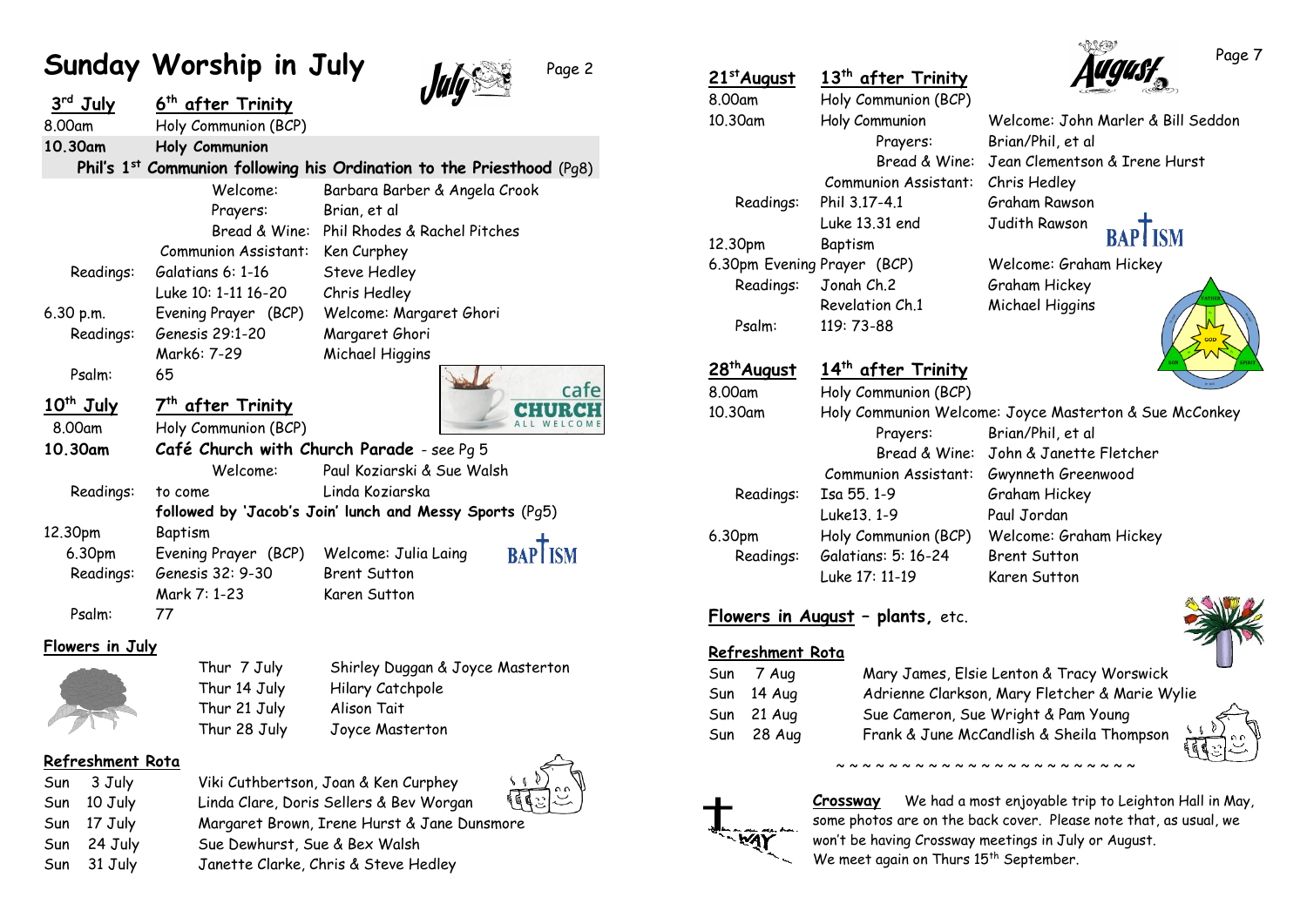# **Sunday Worship in August** Page 6

| 7th August         | 11 <sup>th</sup> after Trinity        |                                              |
|--------------------|---------------------------------------|----------------------------------------------|
| 8.00am             | Holy Communion (BCP)                  |                                              |
| 10.30am            | Holy Communion<br>Welcome:            | Norman & Margaret Harrison                   |
|                    | Prayers:                              | Brian/Phil, et al                            |
|                    | Bread & Wine:<br>Communion Assistant: | Jean Preston & Bill Seddon<br>Shirley Duggan |
| Readings:          | Hebrews 11: 1-3 8-16                  | <b>Irene Hurst</b>                           |
|                    | Luke 12: 32-40                        | Frank McCandlish                             |
| 6.30 p.m.          | Evening Prayer (BCP)                  | Welcome: Graham Hickey                       |
| Readings:          | Isaiah 11:10 - 12-End                 | Graham Hickey                                |
|                    | 2 Corinthians Ch. 3                   | <b>Brian McConkey</b>                        |
| Psalm:             | 72                                    |                                              |
| <u>14th August</u> | 12 <sup>th</sup> after Trinity        |                                              |
| 8.00am             | Holy Communion (BCP)                  | ఇాం                                          |
| 10.30am            | All Age Holy Communion                |                                              |
|                    | Welcome:<br>Prayers:                  | Dave & Bev Worgan<br>Brian/Phil, et al       |
| Readings:          | to come                               | Sue Walsh/Hilda Waring                       |
| 6.30 <sub>pm</sub> | Evening Prayer (BCP)                  | Welcome: Graham Hickey                       |
| Readings:          | <b>Isaiah 28: 9-23</b>                | <b>Brent Sutton</b>                          |
| Psalm:             | 2 Corinthians 8: 1-9<br>119: 17-32    | Karen Sutton                                 |

### **JOYCE BARON 12:01:1924 - 14:05:2016** (see Pg 4) – thank you.

John, Kath and family would like to thank all their friends at Christ Church for supporting them at Mum's funeral on 1st June and for all the cards of condolence and donations received for her favourite charity RNLI- total £500. Special thanks to Brian for all his care and kindness; the choir and Margot Berry for making the service as Mum would have wished; to Betty Edmundson and the ladies for the beautiful flowers in Church - again just as Mum would have liked; and to everyone else who played a part. Thank you all - John, Kath and family

| 17 <sup>th</sup> July<br>8.00am | 8 <sup>th</sup> after Trinity<br>Holy Communion (BCP)                               |                                                                                          |
|---------------------------------|-------------------------------------------------------------------------------------|------------------------------------------------------------------------------------------|
| 10.30am                         | Holy Communion                                                                      | Welcome: David Rhodes & Dave Sergeant                                                    |
|                                 | Prayers:<br>Communion Assistant: Adrienne Clarkson                                  | Susan Walsh<br>Bread & Wine: Bob & Viki Cuthbertson                                      |
| Readings:                       | Amos 8: 1-12<br>Luke 10: 38-end                                                     | Bob Cuthbertson<br>Viki Cuthbertson                                                      |
| 6.30pm<br>Readings:             | Genesis 41:1-16,25-37 Margaret Ghori<br>I Corinthians 4: 8-13                       | Evening Prayer (BCP) Welcome: Margaret Ghori<br>Michael Higgins                          |
| Psalm:                          | 81                                                                                  |                                                                                          |
| $24$ <sup>th</sup> July         | 9 <sup>th</sup> after Trinity                                                       |                                                                                          |
| 8.00am                          | Holy Communion (BCP)                                                                |                                                                                          |
| 10.30am                         | Holy Communion<br>Prayers:                                                          | Welcome: Steve & Chris Hedley<br><b>Rachel Pitches</b>                                   |
|                                 | Communion Assistant: Gwynneth Greenwood                                             | Bread & Wine: Joyce Masterton & Marie Wylie                                              |
| Readings:                       | Hosea 1: 2-10<br>Luke 11: 1-13                                                      | Betty Edmundson<br>Mary Fletcher                                                         |
| 6.30pm<br>Readings:             | Holy Communion (BCP) Welcome: Julia Laing<br>1 Corinthians 10: 1-13<br>Luke 16: 1-9 | <b>Brent Sutton</b><br>Karen Sutton                                                      |
| 31st July                       | 10 <sup>th</sup> after Trinity                                                      |                                                                                          |
| 8.00am                          | Holy Communion (BCP)                                                                |                                                                                          |
| 10.30am<br>Readings:            | Morning Worship<br>to come<br>to come                                               | Welcome: Jim & Linda Clare<br>Margaret Brown<br>Phyl Rhodes                              |
| 6.30pm<br>Readings:             | Genesis 50: 4-end<br>1 Corinthians 14: 1-19                                         | Holy Communion (BCP) Welcome: Margaret Ghori<br>Michael Higgins<br><b>Brian McConkey</b> |
| Psalm:                          | $107:1-32$                                                                          |                                                                                          |

 $P$ age 3